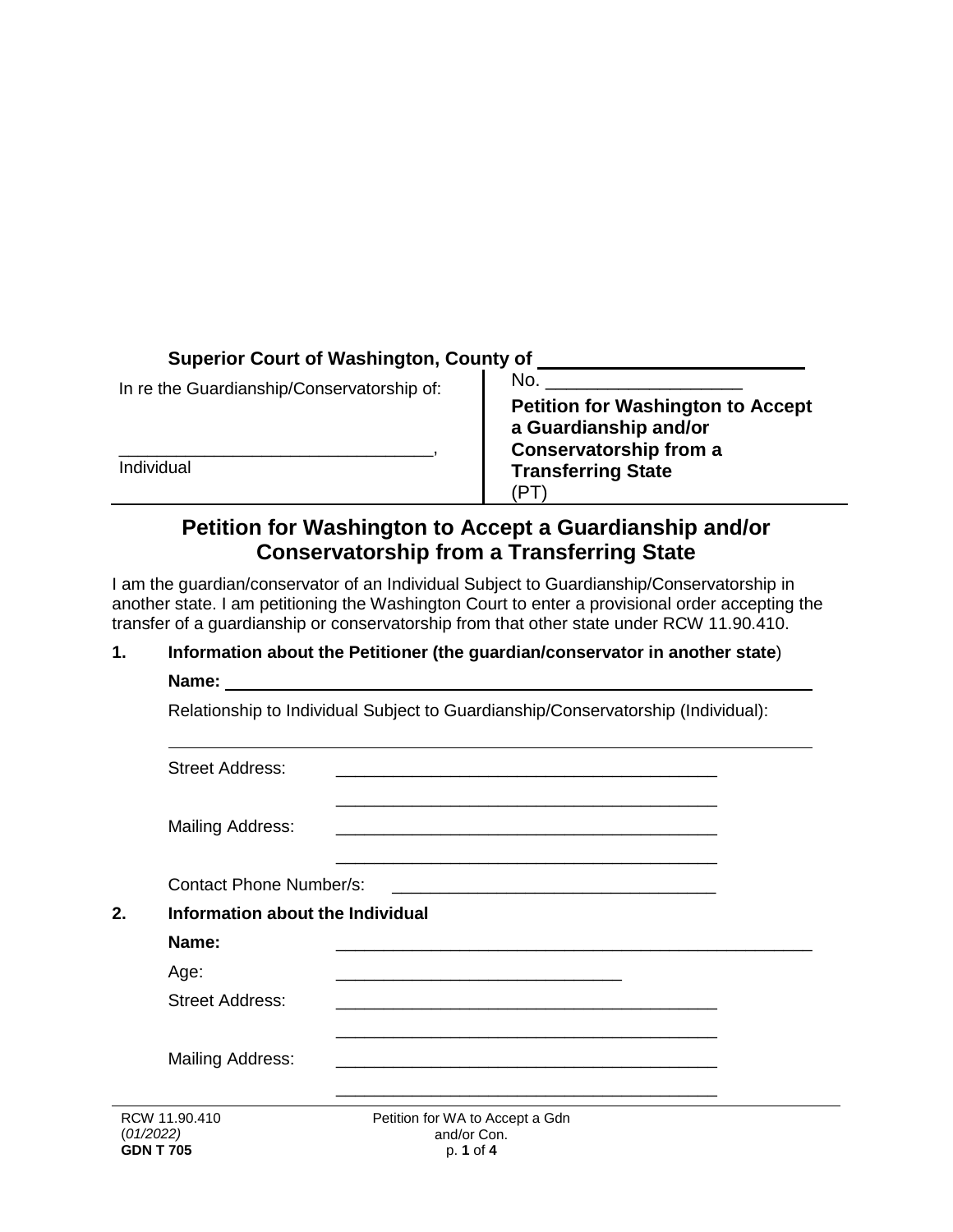Contact Phone Number/s: \_\_\_\_\_\_\_\_\_\_\_\_\_\_\_\_\_\_\_\_\_\_\_\_\_\_\_\_\_\_\_\_\_\_\_\_\_\_\_\_\_\_\_

| 3. | Information about the Case in the Transferring State                                                                                                                                                                                                                                                                                                                                                                |
|----|---------------------------------------------------------------------------------------------------------------------------------------------------------------------------------------------------------------------------------------------------------------------------------------------------------------------------------------------------------------------------------------------------------------------|
|    | A. A guardianship or conservatorship is currently in: ____<br>(name of state). This state is called the "transferring state."                                                                                                                                                                                                                                                                                       |
|    |                                                                                                                                                                                                                                                                                                                                                                                                                     |
|    | (Example: Mason County District Court.)                                                                                                                                                                                                                                                                                                                                                                             |
|    |                                                                                                                                                                                                                                                                                                                                                                                                                     |
|    | D. The guardianship or conservatorship is a:                                                                                                                                                                                                                                                                                                                                                                        |
|    | [ ] Full [ ] Limited Guardian and/or<br>[ ] Full [ ] Limited Conservator                                                                                                                                                                                                                                                                                                                                            |
| 4. | <b>Basis to Accept the Transfer</b>                                                                                                                                                                                                                                                                                                                                                                                 |
|    | I have filed a <b>certified copy</b> of the transferring state's provisional order of transfer.                                                                                                                                                                                                                                                                                                                     |
|    | [ ] A certified copy of the Order Appointing Guardian/Conservator, signed by the<br>transferring state, is:                                                                                                                                                                                                                                                                                                         |
|    | [ ] included in or attached to the provisional order of transfer.<br>[] filed separately or attached to this petition.                                                                                                                                                                                                                                                                                              |
|    | [ ] I am eligible to be appointed as a guardian and/or conservator in Washington. I am<br>over the age of 21, of sound mind, and I have not been convicted of a felony or<br>misdemeanor involving dishonesty, neglect, use of physical force, or other crime<br>relevant to my functions as guardian/conservator, and I am otherwise suitable and<br>eligible to be appointed guardian in the State of Washington. |
|    | [ ] I do not reside in Washington State. I have appointed a resident agent and filed the<br>Designation of and Consent by In-State (Resident) Agent form.                                                                                                                                                                                                                                                           |
|    | There is other information I want the court to consider: _______________________<br>$\Box$                                                                                                                                                                                                                                                                                                                          |
|    |                                                                                                                                                                                                                                                                                                                                                                                                                     |
|    |                                                                                                                                                                                                                                                                                                                                                                                                                     |
|    |                                                                                                                                                                                                                                                                                                                                                                                                                     |
|    |                                                                                                                                                                                                                                                                                                                                                                                                                     |
|    | 5. People Entitled to Notice                                                                                                                                                                                                                                                                                                                                                                                        |
|    | Name:                                                                                                                                                                                                                                                                                                                                                                                                               |
|    | Address:                                                                                                                                                                                                                                                                                                                                                                                                            |
|    |                                                                                                                                                                                                                                                                                                                                                                                                                     |
|    | Relationship to Individual: University of the Contract of the Contract of the Contract of the Contract of the Contract of the Contract of the Contract of the Contract of the Contract of the Contract of the Contract of the                                                                                                                                                                                       |
|    | Name:                                                                                                                                                                                                                                                                                                                                                                                                               |
|    | Address:                                                                                                                                                                                                                                                                                                                                                                                                            |
|    | Relationship to Individual: University of the University of Australian Control of the University of Australian                                                                                                                                                                                                                                                                                                      |
|    | RCW 11.90.410<br>Petition for WA to Accept a Gdn                                                                                                                                                                                                                                                                                                                                                                    |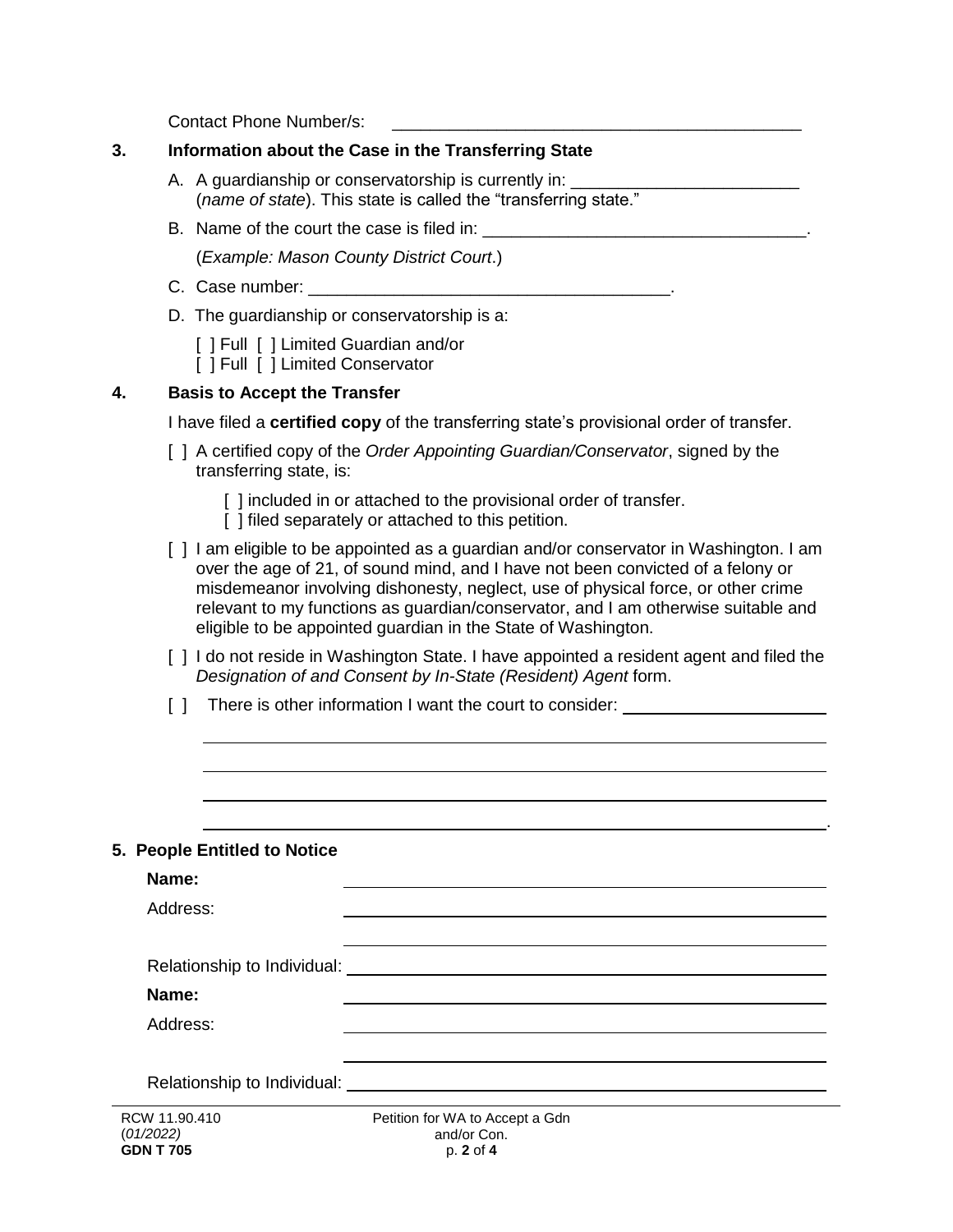**Name:** Address: Relationship to Individual: (Attach more sheets if necessary.) **6. Financial Information** The approximate value and the description of the property owned by the Individual are: A. **Assets:** 1. Real Property: \$ (State/s where property is located Stocks, Mutual Funds, & Bonds: \$ 2. Mortgages and Notes:  $\qquad \qquad$  \$ 3. Bank Accounts:  $\qquad \qquad$  \$ 4. Other Property:  $\qquad \qquad \text{S}$  Description of other property: \_\_\_\_\_\_\_\_\_\_\_\_\_\_\_\_\_\_\_\_\_\_\_\_\_\_\_\_\_\_\_\_\_\_\_\_\_\_\_\_\_\_\_\_\_\_\_\_\_\_\_\_\_\_\_\_\_\_\_\_\_ \_\_\_\_\_\_\_\_\_\_\_\_\_\_\_\_\_\_\_\_\_\_\_\_\_\_\_\_\_\_\_\_\_\_\_\_\_\_\_\_\_\_\_\_\_\_\_\_\_\_\_\_\_\_\_\_\_\_\_\_\_ **The total approximate value of assets is:** \$\_\_\_\_\_\_\_\_\_\_\_\_\_\_\_\_\_\_\_ The Individual receives compensation, pension, insurance, and allowances as follows: B. **Monthly Income:** 1. Social Security Benefits:  $\qquad \qquad \$ 2. Veterans' Benefits: \$\_\_\_\_\_\_\_\_\_\_\_\_\_\_\_\_\_\_\_ 3. Washington State Assistance:  $\frac{1}{2}$ 4. Retirement Income:  $\frac{1}{2}$  $5.$   $\frac{1}{2}$  $\bullet$ .  $\bullet$ 7. \_\_\_\_\_\_\_\_\_\_\_\_\_\_\_\_\_\_\_\_\_\_: \$\_\_\_\_\_\_\_\_\_\_\_\_\_\_\_\_\_\_\_ The total approximate monthly income is:  $\qquad$  \$\_\_\_\_\_\_\_\_\_\_\_\_\_\_\_\_\_\_\_\_\_\_\_\_\_\_\_\_\_\_\_\_\_ **7. Lay Guardian Training**

- [ ] The proposed guardian/conservator in Washington has already completed lay guardian training. Evidence of successful completion of the training is attached to the petition or filed separately.
- [ ] I request an extension of up to 90 days after provisional appointment for the guardian/conservator to complete and file proof of completion of the training because: